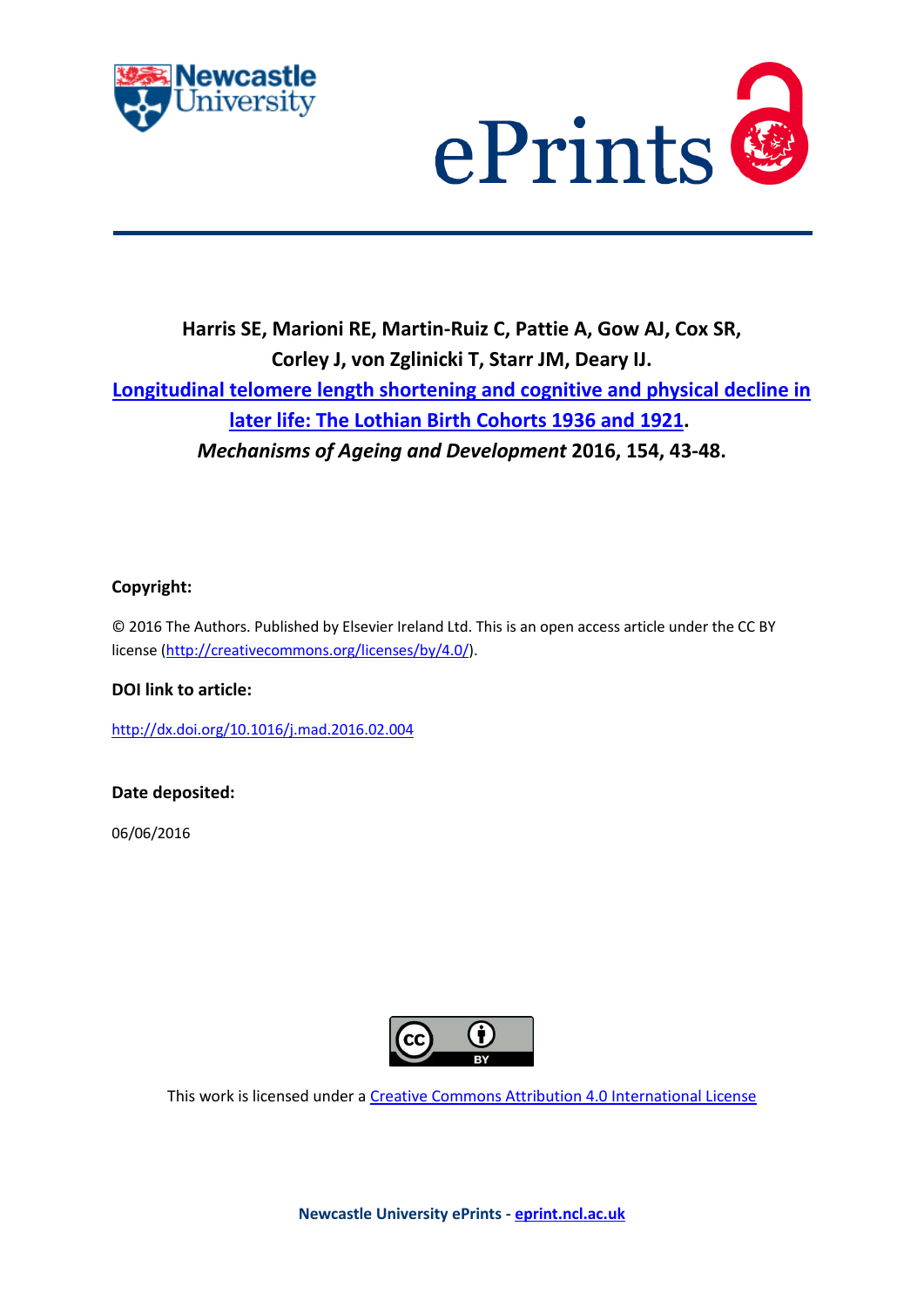Contents lists available at [ScienceDirect](http://www.sciencedirect.com/science/journal/00476374)

# **SEVIEI**

Mechanisms of Ageing and Development

jour nal home page: [www.elsevier.com/locate/mechagedev](http://www.elsevier.com/locate/mechagedev)



Original article

# Longitudinal telomere length shortening and cognitive and physical decline in later life: The Lothian Birth Cohorts 1936 and 1921



Sarah E. Harris<sup>a, b,∗</sup>, Riccardo E. Marioni<sup>a, b, c</sup>, Carmen Martin-Ruiz<sup>d</sup>, Alison Pattie<sup>e</sup>, Alan J. Gow<sup>a,f</sup>, Simon R. Cox<sup>a,e</sup>, Janie Corley<sup>e</sup>, Thomas von Zglinicki $^{\rm d}$ , John M. Starr<sup>a,g</sup>, Ian J. Deary<sup>a, e</sup>

a Centre for Cognitive Ageing and Cognitive Epidemiology, University of Edinburgh, 7 George Square, Edinburgh EH8 9JZ, UK

**b** Medical Genetics Section, University of Edinburgh Centre for Genomic and Experimental Medicine and MRC Institute of Genetics and Molecular Medicine, Western General Hospital, Crewe Road, Edinburgh EH4 2XU, UK

<sup>c</sup> Queensland Brain Institute, The University of Queensland, Brisbane 4072, QLD, Australia

<sup>d</sup> Institute for Ageing, Newcastle University, Campus for Ageing and Vitality, Newcastle upon Tyne NE4 5PL, UK

<sup>e</sup> Department of Psychology, University of Edinburgh, 7 George Square, Edinburgh EH8 9JZ, UK

<sup>f</sup> Department of Psychology, School of Life Sciences, Heriot-Watt University, Edinburgh EH14 4AS, UK

<sup>g</sup> Alzheimer Scotland Dementia Research Centre, University of Edinburgh, 7 George Square, Edinburgh EH8 9JZ, UK

### a r t i c l e i n f o

Article history: Received 10 September 2015 Received in revised form 27 January 2016 Accepted 5 February 2016 Available online 10 February 2016

Keywords: Telomeres Cognition Cognitive ageing Physical ageing

### A B S T R A C T

Telomere length is hypothesised to be a biological marker of both cognitive and physical ageing. Here we measure telomere length, and cognitive and physical abilities at mean ages 70, 73 and 76 years in the Lothian Birth Cohort 1936 (LBC1936), and at mean ages 79, 87, 90 and 92 years in the Lothian Birth Cohort 1921 (LBC1921). We investigate whether telomere length change predicts change in cognitive and physical abilities. In LBC1936 telomere length decreased by an average of 65 base pairs per year and in LBC1921 by 69 base pairs per year. However, change in telomere length did not predict change in cognitive or physical abilities. This study shows that, although cognitive ability, walking speed, lung function and grip strength all decline with age, they do so independently of telomere length shortening. © 2016 The Authors. Published by Elsevier Ireland Ltd. This is an open access article under the CC BY license [\(http://creativecommons.org/licenses/by/4.0/](http://creativecommons.org/licenses/by/4.0/)).

### **1. Introduction**

Determining the biological factors that influence both cognitive and physical decline in later life is an important challenge facing researchers today [\(Blazer](#page-6-0) et [al.,](#page-6-0) [2015;](#page-6-0) [den](#page-6-0) [Ouden](#page-6-0) et [al.,](#page-6-0) [2011\).](#page-6-0) Telomeres are nucleo-protein complexes at the end of eukaryotic chromosomes. They protect the ends of chromosomes, but shorten each time a somatic cell replicates [\(Harley](#page-6-0) et [al.,](#page-6-0) [1990;](#page-6-0) [Lindsey](#page-6-0) et [al.,](#page-6-0) [1991\).](#page-6-0) Environmental factors also contribute to accelerated decline in telomere length. These include low socio-economic status, smoking, oxidative stress, and psychological stress [\(Valdes](#page-6-0) et [al.,](#page-6-0) [2005;](#page-6-0) [von](#page-6-0) [Zglinicki,](#page-6-0) [2002;](#page-6-0) [Robertson](#page-6-0) et [al.,](#page-6-0) [2013\).](#page-6-0) Telomere length decreases with age and a systematic review determined that the correlation between telomere length and chronological age is about −0.3 [\(Muezzinler](#page-6-0) et [al.,](#page-6-0) [2013\).](#page-6-0) Leukocyte telomere length

∗ Corresponding author at: University of Edinburgh, Centre for Cognitive Ageing and Cognitive Epidemiology, 7 George Square, Edinburgh EH8 9JZ, UK. Fax: +44 131 651 1771.

has previously been associated with a number of traits and diseases in older age including cognitive abilities ([Harris](#page-6-0) et [al.,](#page-6-0) [2006,](#page-6-0) [2012;](#page-6-0) [Yaffe](#page-6-0) et [al.,](#page-6-0) [2009;](#page-6-0) [Der](#page-6-0) et [al.,](#page-6-0) [2012;](#page-6-0) [Ma](#page-6-0) et [al.,](#page-6-0) [2013\),](#page-6-0) dementia [\(Grodstein](#page-6-0) et [al.,](#page-6-0) [2008;](#page-6-0) [Martin-Ruiz](#page-6-0) et [al.,](#page-6-0) [2006;](#page-6-0) [Panossian](#page-6-0) et [al.,](#page-6-0) [2003;](#page-6-0) [von](#page-6-0) [Zglinicki](#page-6-0) et [al.,](#page-6-0) [2000\),](#page-6-0) physical health ([Gardner](#page-6-0) et [al.,](#page-6-0) [2013;](#page-6-0) [Woo](#page-6-0) et [al.,](#page-6-0) [2014;](#page-6-0) [Masi](#page-6-0) et [al.,](#page-6-0) [2014;](#page-6-0) [Baylis](#page-6-0) et [al.,](#page-6-0) [2014\)](#page-6-0) and obesity ([Valdes](#page-6-0) et [al.,](#page-6-0) [2005;](#page-6-0) [Njajou](#page-6-0) et [al.,](#page-6-0) [2012\),](#page-6-0) and has been hypothesised to be a biological marker of ageing ([von](#page-6-0) [Zglinicki](#page-6-0) [and](#page-6-0) [Martin-Ruiz,](#page-6-0) [2005\).](#page-6-0) However, a systematic review concluded that current results were equivocal and thatmore studies, including longitudinal studies, were required that assessed telomere length and ageing-related functional measures ([Mather](#page-6-0) et [al.,](#page-6-0) [2011\).](#page-6-0) Longitudinal studies have the potential to measure age-related decline in telomere length, and cognitive and physical abilities more accurately than cross-sectional studies and also allow the investigation of the change of multiple variables in parallel with each other.

There are many studies that show lower childhood cognitive ability is associated with poorer health and more illness in adulthood and older age, and to earlier mortality from all causes and from several specific causes, such as cardiovascular disease [\(Deary](#page-6-0) et [al.,](#page-6-0)

[http://dx.doi.org/10.1016/j.mad.2016.02.004](dx.doi.org/10.1016/j.mad.2016.02.004)

0047-6374/© 2016 The Authors. Published by Elsevier Ireland Ltd. This is an open access article under the CC BY license [\(http://creativecommons.org/licenses/by/4.0/](http://creativecommons.org/licenses/by/4.0/)).

E-mail address: [Sarah.Harris@igmm.ed.ac.uk](mailto:Sarah.Harris@igmm.ed.ac.uk) (S.E. Harris).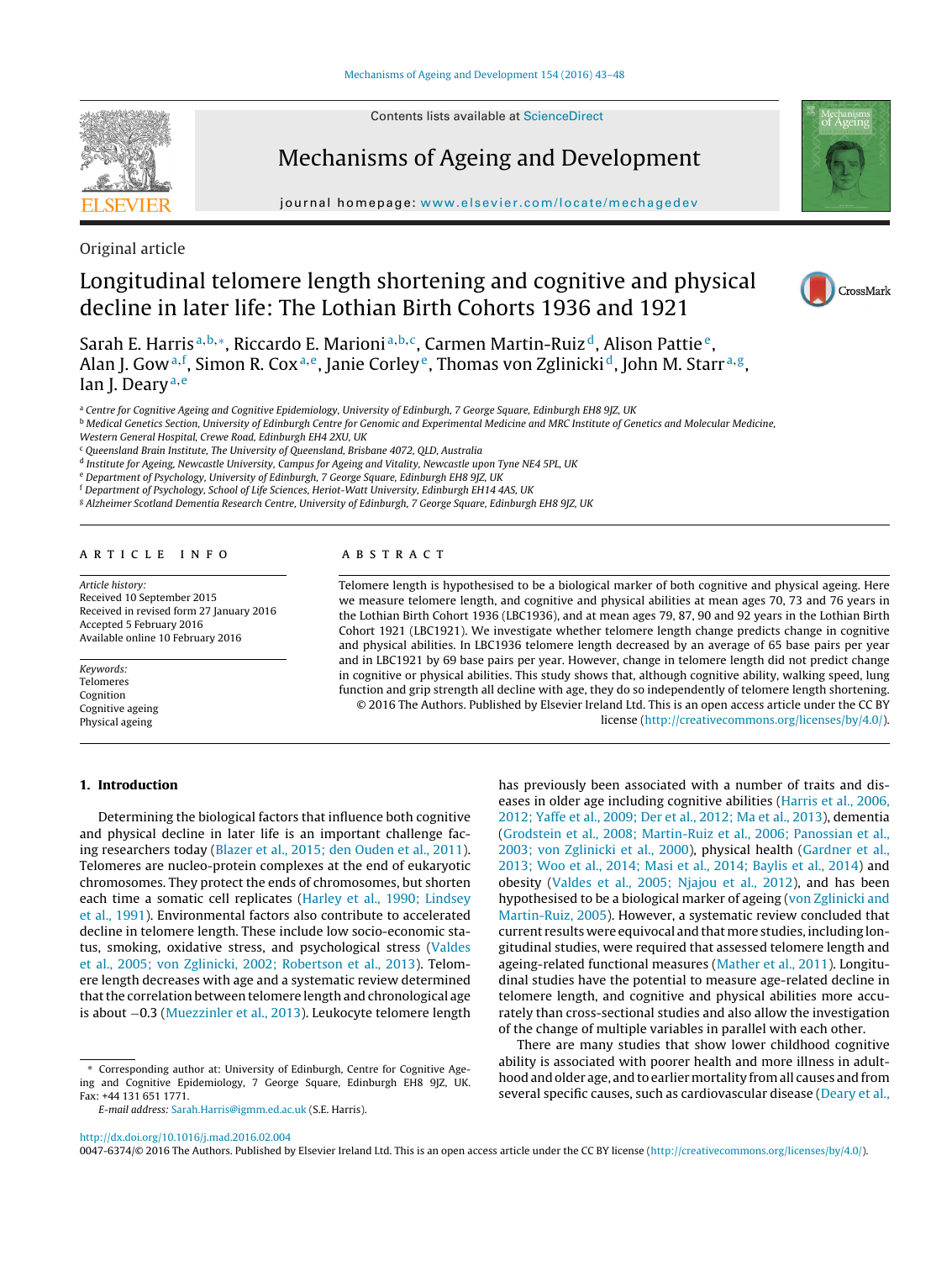<span id="page-2-0"></span>

|                      | Age 70 |                          |     |                             |     |                          | Age 73 |                         |     |                          | Age 76 |                        |
|----------------------|--------|--------------------------|-----|-----------------------------|-----|--------------------------|--------|-------------------------|-----|--------------------------|--------|------------------------|
|                      |        |                          |     | Age 73 completers           |     | Age 76 completers        |        |                         |     | Age 76 completers        |        |                        |
|                      |        | Mean (SD, range)         |     | Mean (SD, range)            |     | Mean (SD, range)         |        | Mean (SD, range)        |     | Mean (SD, range)         |        | Mean (SD, range)       |
| Age (years)          | 1091   | $69.5(0.8, 67.6 - 71.3)$ | 866 | $67.6 - 71.3$<br>69.5 (0.8, | 697 | $69.5(0.8, 67.6 - 71.3)$ | 866    | 72.5 (0.7, 70.9-74.2)   | 697 | $72.5(0.7, 70.9 - 74.2)$ | 697    | 76.2 (0.7, 74.6-77.7)  |
| Telomere length (kb) | 1070   | $4.2(0.6, 2.7 - 7.1)$    | 855 | $4.2(0.6, 2.7 - 7.1)$       | 691 | $4.2(0.6, 2.7 - 7.1)$    | 844    | $4.0(0.7, 1.9 - 9.4)$   | 678 | $4.0(0.7, 1.9 - 9.4)$    | 689    | $1.7(0.7, 1.9 - 7.2)$  |
|                      | 1072   | $0.04(1.0, -3.5 - 3.0)$  | 853 | $0.12(1.0, -3.5 - 3.0)$     | 687 | $0.19(1.0, -3.5 - 3.0)$  | 856    | $0.02(0.98, -3.4 -3.1)$ | 690 | $0.11(0.96, -2.7 - 3.1)$ | 668    | $-0.08(1.0, -3.0-3.1)$ |
| 6 m walk time (s)    | 1085   | $3.9(1.2, 1.1 - 14.7)$   | 863 | $3.8(1.1, 1.1 - 14.7)$      | 695 | $3.7(1.0, 1.1 - 14.7)$   | 860    | $4.4(1.3, 1.6 - 16.0)$  | 692 | $4.2(1.1, 1.6 - 16.0)$   | 692    | $1.7(0.5, 1.5 - 15.3)$ |
| $FEV_1(L)$           | 1085   | $2.4(0.7, 0.5 - 5.1)$    | 863 | $0.7 - 5.1$<br>2.4(0.7, 0)  | 695 | $2.4(0.7, 0.7 - 5.1)$    | 856    | $2.3(0.7, 0.4 - 5.2)$   | 692 | $2.3(0.7, 0.4 - 5.2)$    | 690    | $2.1(0.6, 0.6 - 4.1)$  |
| Grip strength (Kg)   | 1086   | $29.6(10.2, 6.0 - 60.0)$ | 864 | 30.1 (10.0, 6.0-60.0)       | 696 | 10.4 (10.1, 6.0-60.0)    | 865    | 29.1 (9.5, 2.0-59.0)    | 696 | 29.4 (9.5, 2.0-59.0)     | 691    | 27.9 (9.6, 1.0-55.0)   |

[2010\).](#page-6-0) Early life IQ has previously been associated with telomere length in midlife [\(Schaefer](#page-6-0) et [al.,](#page-6-0) [2015\).](#page-6-0) The mechanism of the childhood cognition-illness/death association is not understood, but it is possible that telomeres might provide a biomarker of how lifestyle has affected the body.

We previously reported mostly-null cross-sectional associations between telomere length and cognitive function, walking speed, lung function, and grip strength in the Lothian Birth Cohorts of 1921 and 1936 (LBC1921 and LBC1936) ([Harris](#page-6-0) et [al.,](#page-6-0) [2006,](#page-6-0)  $2012$ ). More recently, we showed that the same cognitive and physical abilities decline on average between ages 70 and 76 years in LBC1936 ([Marioni](#page-6-0) et [al.,](#page-6-0) [2015\).](#page-6-0) Here, we report longitudinal analyses investigating whether decline in telomere length predicts cognitive and physical decline in the Lothian Birth Cohorts. We also investigate whether baseline telomere length influences subsequent decline in cognitive and physical abilities. Finally, we test whether cognitive ability measured in childhood is related to telomere length decline in later life.

### **2. Materials and methods**

### 2.1. Lothian Birth Cohort 1936 (LBC1936)

LBC1936 consists of 1091 (548 men and 543 women) surviving members of the Scottish Mental Survey of 1947 [\(Scottish](#page-6-0) [Council](#page-6-0) [for](#page-6-0) [Research](#page-6-0) [in](#page-6-0) [Education,](#page-6-0) [1949\).](#page-6-0) At approximately age 11 years most took a valid mental ability test, the Moray House Test version 12 (MHT). At a mean age of 69.5 years (SD 0.8) they were recruited to a study to determine influences on cognitive ageing [\(Deary](#page-6-0) et [al.,](#page-6-0) [2007,](#page-6-0) [2012a\).](#page-6-0) They underwent a series of cognitive and physical tests. Two further waves of cognitive and physical tests have occurred at mean ages 73 and 76 years. DNA was extracted from peripheral blood leukocytes at ages 70, 73 and 76 years from which telomere length was measured. Cognitive tests taken at each of the three waves included six Wechsler Adult Intelligence Scale-IIIUK (WAIS-III) ([Wechsler,](#page-6-0) [1998](#page-6-0) ) non-verbal subtests (matrix reasoning, letter number sequencing, block design, symbol search, digit symbol, and digit span backward). From these six cognitive tests a general fluid cognitive factor  $(g_f)$  was derived. The scores from the first unrotated component of a principal components analysis were extracted and labelled as  $g_f$ . This component explained 52% of the variance, with individual test loadings ranging between 0.65 and 0.72. Physical trait measures included time taken to walk six metres at normal pace, grip strength measured with a Jamar Hydraulic Hand Dynamometer (all subjectshad three trials withthe dominant hand; the best of the three trials was used), and forced expiratory volume from the lungs in one second (FEV<sub>1</sub>) measured using a microspirometer (the best of the three trials was used).

### 2.2. Lothian Birth Cohort 1921 (LBC1921)

LBC1921 consists of 550 (234 men and 316 women) surviving members of the Scottish Mental Survey of 1932 (Scottish Council for [Research](#page-6-0) [in](#page-6-0) [Education,](#page-6-0) [1933\).](#page-6-0) At approximately age 11 years most took a valid mental ability test, the MHT. At a mean age of 79.1 years (SD 0.6) they were recruited to a study to determine influences on cognitive ageing [\(Deary](#page-6-0) et [al.,](#page-6-0) [2004,](#page-6-0) [2012b\).](#page-6-0) They underwent a series of cognitive and physical tests. Four further waves of cognitive and physical tests have occurred at mean ages 83, 87, 90 and 92 years. DNA was extracted from peripheral blood leukocytes at ages 79, 87, 90 and 92 years from which telomere length was measured. Cognitive tests taken at each of these four waves included Raven's Progressive Matrices ([Raven](#page-6-0) et [al.,](#page-6-0) [1977\),](#page-6-0) Verbal Fluency [\(Lezak,](#page-6-0) [1995](#page-6-0) ) and Logical Memory [\(Wechsler,](#page-6-0) [1987\).](#page-6-0) From these three cognitive tests a general fluid cognitive factor  $(\boldsymbol{g_{\text{f}}})$  was derived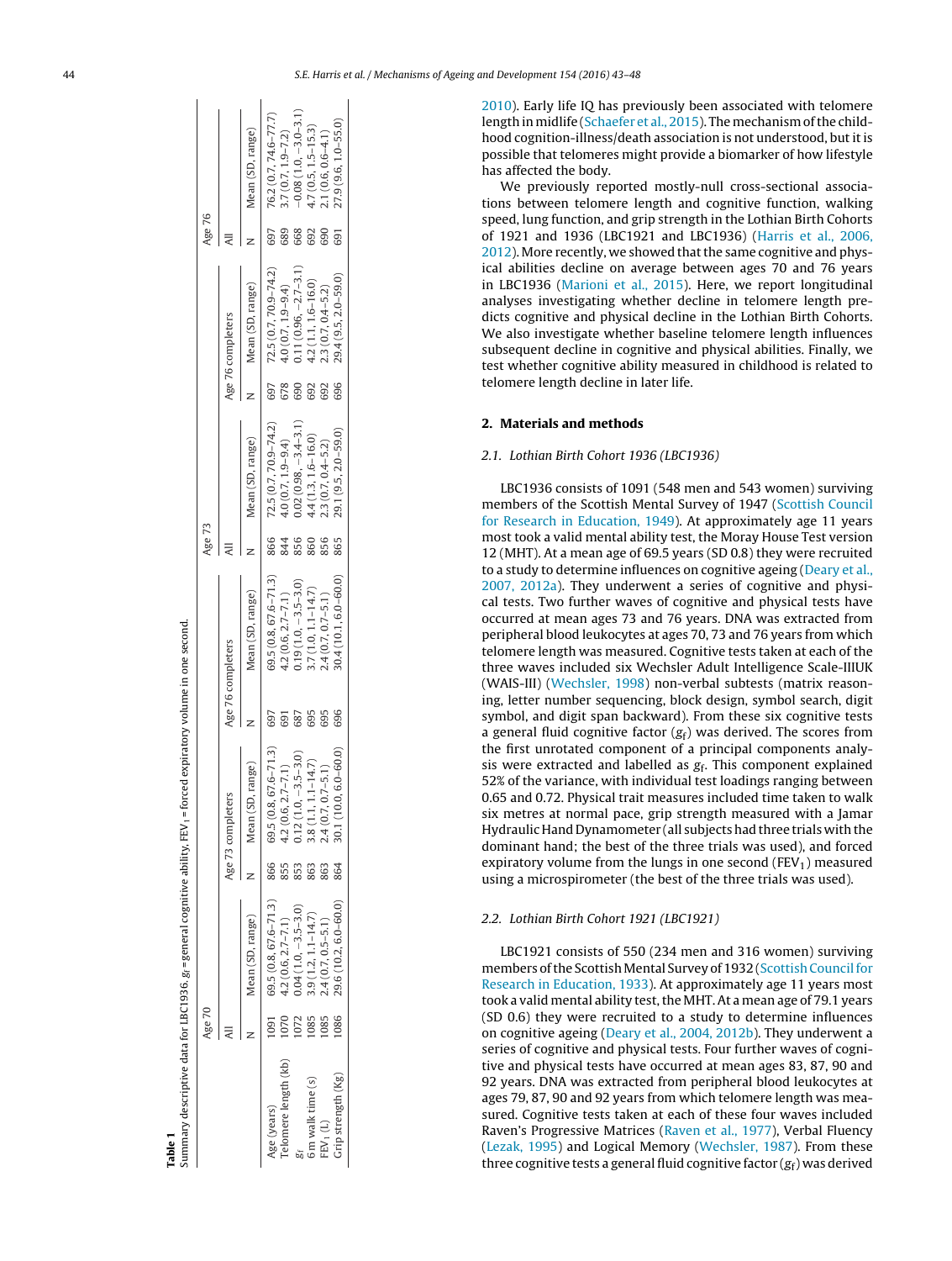using principal component analysis. The scores from the first unrotated component were extracted and labelled as  $g_f$ . This component explained 53% of the variance, with individual test loadings ranging between 0.65 and 0.73. Physical trait measures included time taken to walk six metres at normal pace, grip strength measured with a Jamar Hydraulic Hand Dynamometer (all subjects had three trials with the dominant hand; the best of the three trials was used) and forced expiratory volume from the lungs in one second (FEV<sub>1</sub>) measured using a microspirometer (the best of the three trials was used).

Ethics permission for the LBC1936 was obtained from the Multi-Centre Research Ethics Committee for Scotland (Wave 1: MREC/01/0/56), the Lothian Research Ethics Committee (Wave 1: LREC/2003/2/29), and the Scotland A Research Ethics Committee (Waves 2 and 3: 07/MRE00/58). Ethics permission for the LBC1921 was obtained from the Lothian Research Ethics Committee (Wave 1: LREC/1998/4/183; Wave 3:1702/98/4/183) and the Scotland A Research Ethics Committee (Waves 4 and 5:10/S1103/6). All persons gave their informed consent prior to their inclusion in the study.

### 2.3. Telomere length measurement

DNA was extracted from whole blood by standard procedures at the Wellcome Trust Clinical Research Facility Genetics Core at the Western General Hospital, Edinburgh. Telomere length was measured using a quantitative real-time polymerase chain reaction (PCR) assay [\(Martin-Ruiz](#page-6-0) et [al.,](#page-6-0) [2004\).](#page-6-0) The intra-assay coefficient of variation was 2.7% and the inter-assay coefficient of variation was 5.1%. Four internal control DNA samples were run within each plate to generate absolute telomere lengths and to correct for plate to plate variation. These internal controls are cell lines of known absolute telomere length, 6.9 kb, 4.03 kb, 2.0 kb and 1.32 kb respectively, whose relative ratio values (telomere starting quantity/glyceraldehyde 3-phosphate dehydrogenase starting quantity) were used to generate a regression line by which values of relative telomere length for the actual samples were converted into absolute telomere lengths. The correlation between relative telomere length and absolute telomere length was 0.8. Measurements were performed in quadruplicate and the mean of the measurements used. PCRs were performed on an Applied Biosystems (Pleasonton, CA, USA) 7900HT Fast Real Time PCR machine.

### 2.4. Statistical analyses

Linear mixed models were used to determine if telomere length and cognitive and physical abilities changed over time. One individual with chronic lymphocytic leukaemia was removed from the LBC1936 analyses. Covariates included age (centred at the minimum value) as the time scale, sex, for telomere length white blood cell counts (lymphocyte, basophil, neutrophil, eosinophil and monocyte) and for physical abilities height. Individual participant number was included as a random effect. Baseline telomere length was added as a fixed effectinteraction with age to testif it predicted decline in cognitive and physical abilities. Age 11 MHT score (corrected for age at time of testing and sex) was then added as a fixed effect interaction with age to test if it predicted decline in telomere length. In LBC1921, linear regression was used to determine if age 11 MHT score was associated with telomere length at age 79 years.

Linear mixed models were then used to investigate if telomere length change predicted change in cognitive and physical abilities. Again covariates included age (centred at the minimum value) as the time scale, sex, white cell counts and for physical abilities height. Individual participant number was included as a random

| ĺ,<br>l               |
|-----------------------|
|                       |
|                       |
| $rac{1}{2}$<br>֕<br>I |
|                       |
|                       |
|                       |
|                       |
|                       |

<span id="page-3-0"></span>

|                      |        | series and the contribution of the series of the series of the series of the series of the series of the series of the contribution of the series of the series of the series of the series of the series of the series of the  |                   |                                                                                                                                                                                 |                   |                   |        |                   |        |
|----------------------|--------|---------------------------------------------------------------------------------------------------------------------------------------------------------------------------------------------------------------------------------|-------------------|---------------------------------------------------------------------------------------------------------------------------------------------------------------------------------|-------------------|-------------------|--------|-------------------|--------|
|                      | Age 79 |                                                                                                                                                                                                                                 |                   | Age 87                                                                                                                                                                          |                   |                   | Age 90 |                   | Age 92 |
|                      |        | Age 87 completers Age 90 completers                                                                                                                                                                                             | Age 92 completers |                                                                                                                                                                                 | Age 90 completers | Age 92 completers |        | Age 92 completers |        |
|                      |        | Mean (SD, range) Mean (SD, range) Mean (SD, range)                                                                                                                                                                              |                   | Nean (SD, range) N Mean (SD, range) N Mean (SD, range) N Mean (SD, range) N Mean (SD, range) N Mean (SD, range) N Mean (SD, range)                                              |                   |                   |        |                   |        |
| Age (yrs)            |        | 550 7911 (06,77.8-80.6) 128 7911 (06,77.8-80.6) 128 7911 (05,77.8-80.6) 129 866 (04,857-87.5) 129 866 (04,857-87.5) 39 865 (04,857-87.4) 129 7911 (01,892-90.8) 59 7911 (01,892-90.4) 39 7911 (05,71.8-90.1) 05,8 99.1 (0.5,9.9 |                   |                                                                                                                                                                                 |                   |                   |        |                   |        |
|                      |        | Tellength (kb) $497 \t4.1(0.4, 1.9-5.6)$ 186 $4.1(0.4, 1.9-5.6)$ 99 $4.2(0.4, 3.3-5.6)$                                                                                                                                         |                   | 45 4.1 (0.4, 3.3-5.3) 146 4.2 (0.6, 1.9-5.3) 45 4.1 (0.6, 1.9-5.3) 92 32 (0.7, 1.4-5.3) 57 3.1 (0.6, 1.7-4.6) 58 2.9 (0.5, 1.0-4.2)                                             |                   |                   |        |                   |        |
|                      |        | 538 0.07 (0.9, -2.6-2.9) 231 0.34 (0.9, -1.8-2.9) 128 0.45 (0.9, -1.7-2.9)                                                                                                                                                      |                   | 59 0.43 (0.9, -1.7-2.4) 202 -0.08 (1.1, -3.2-3.3) 126 0.21 (0.8, -1.2.3-2.1) 59 0.33 (0.8, -1.5-1.9) 118 -0.15 (1.1, -2.3-2.3) 57 0.04 (1.0, -2.0-2.2) 54 -0.12 (1.0, -1.9-2.4) |                   |                   |        |                   |        |
|                      |        | $\sin \text{walk time}(s)$ 541 4.7(1.9, 1.8-27) 232 4.4(1.4, 2.3-12.1) 128 4.3(1.3, 2.5-9.9)                                                                                                                                    |                   | 59 4.3 (1.3, 2.5-9.9) 192 6.7 (5.1, 2.8-56.1) 121 5.9 (2.8-22.5) 59 5.7 (2.8, 2.9-22.5) 97 7.2 (4.8, 3.4-464) 58 6.5 (2.8, 3.4-19.1) 57 7.7 (2.7, 3.6-13.9)                     |                   |                   |        |                   |        |
| FEV <sub>1</sub> (L) |        | 544 1.9 (0.6, 0.5-3.9) 233 2.0 (0.6, 0.6-3.7) 128 2.0 (0.6, 0.7-3.3)                                                                                                                                                            |                   | 59 2.1 (0.5, 0.9-3.1) 206 1.8 (0.6, 0.5-3.9) 128 1.8 (0.5, 0.5-2.9) 59 1.8 (0.5, 0.9-2.9) 59 1.7 (0.5, 0.7-2.9) 59 1.5 (0.5, 0.6-2.6)                                           |                   |                   |        |                   |        |
|                      |        | Grostength (Kg) 544 265(91.410-590) 233 280(966 110-590) 128 285(93,1440-530) 502 215(88,00-4440) 127 223 (83,00-440) 57 223 (83,00-440) 128 210(83,60-450) 59 216(78,60-450) 59 216(98,10-450)                                 |                   |                                                                                                                                                                                 |                   |                   |        |                   |        |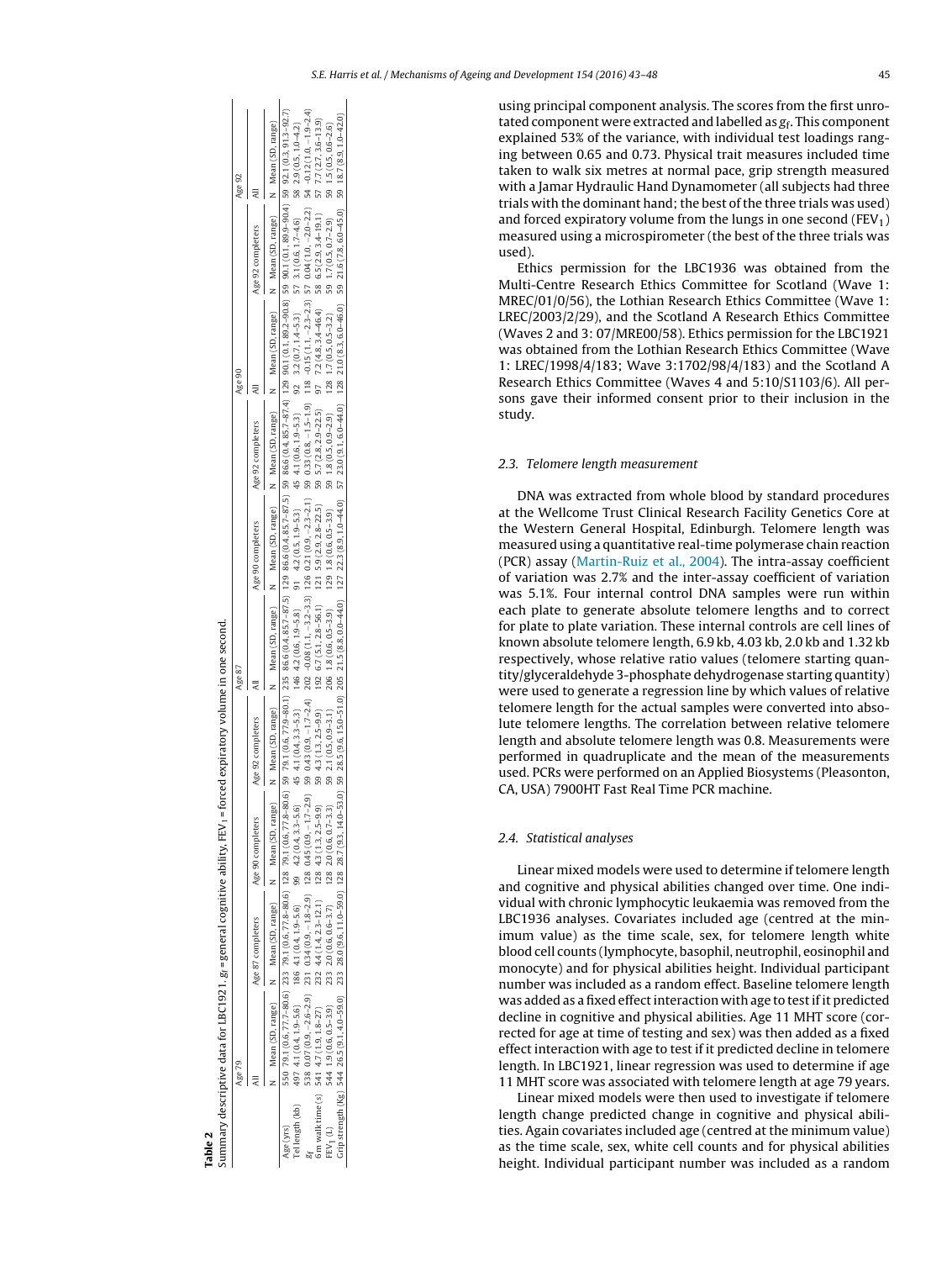effect. Linear mixed models were performed in R using the lme4 and lmerTest packages [\(Kuznetsova](#page-6-0) et [al.,](#page-6-0) [2013;](#page-6-0) [Bates](#page-6-0) et [al.,](#page-6-0) [2013\).](#page-6-0)

### **3. Results**

Descriptive statistics for telomere length, general fluid cognitive ability  $(g_f)$ , time taken to walk six metres, forced expiratory volume in one second (FEV<sub>1</sub>) and grip strength for LBC1936 waves 1 (age  $\sim$ 70 years), 2 (age  $\sim$ 73 years) and 3 (age  $\sim$ 79 years) are shown in [Table](#page-2-0) 1, and for LBC1921 waves 1 (age ∼79 years), 3 (age ∼87 years), 4 (age ∼90 years) and 5 (age ∼92 years) are shown in [Table](#page-3-0) 2.

In LBC1936, mean telomere length decreased with age. In LBC1921, mean telomere length remained relatively stable between ages 79 and 87 years and then decreased with age. In both cohorts  $g_f$ , FEV<sub>1</sub> and grip strength all decreased with age and time taken to walk six metres increased. Mean age, telomere length and  $FEV<sub>1</sub>$  did not differ between all individuals who participated in a particular wave of testing and those who returned for later waves of testing. Individuals who returned for further waves of testing generally had a slightly higher  $g_f$ , a faster walk time and a stronger grip strength on the first occasion of testing.

Mean trajectory plots for change in telomere length,  $g_f$ , six metre walk time,  $FEV_1$ , and grip strength for LBC1936 and LBC1921 are shown in [Fig.](#page-5-0) 1.

In LBC1936, a linear mixed model indicated that telomere length decreased by 64.8 base pairs (bp) per year ( $p < 2 \times 10^{-16}$ ), which is 1.5% of the mean telomere length at age 70 years. Telomeres were 177.9 bp longer in males than females ( $p = 4.66 \times 10^{-7}$ ). Telomere length decreased with increasing lymphocyte cell count  $(p=9.5\times10^{-4})$ , but was not associated with any other white blood cell count. As previously shown<sup>27</sup>,  $g_f$  decreased by 0.05 standard deviations per year, 6 m walk time increased by 0.15 s per year,  $FEV<sub>1</sub>$  decreased by 0.05 L per year, and grip strength decreased by 0.04 kg per year (all p values <  $2 \times 10^{-16}$ ). There was no evidence to suggest that baseline telomere length was associated with trajectory of decline in cognitive and physical abilities (all p-values > 0.2). Age 11 Moray House Test (MHT) score was not linked to differences in change in telomere length ( $p = 0.88$ ).

In LBC1921, a linear mixed model indicated that telomere length decreased by 69.3 bp per year ( $p < 2 \times 10^{-16}$ ), which is 1.7% of the mean telomere length at age 79 years. Telomeres were 256.9 bp longer in males than females ( $p = 1.2 \times 10^{-8}$ ). Telomere length was not associated with white blood cell counts (all  $p$  values > 0.05).  $g_f$  decreased by 0.05 standard deviations per year, 6 m walk time increased by 0.27 s per year,  $FEV<sub>1</sub>$  decreased by 0.03 L per year, and grip strength decreased by 0.74 kg per year (all p values <  $2 \times 10^{-16}$ ). Baseline telomere length was not associated with decline in cognitive or physical abilities (all p-values > 0.1). Age 11 Moray House Test (MHT) score was linked to the amount of telomere length change such that, for a standard deviation increase in age 11 cognitive ability score, there was a 9.7 bp greater decrease in telomere length per year ( $p = 0.044$ ). Age 11 MHT score was not associated with telomere length at age 79 years ( $p = 0.79$ ).

In LBC1936 and LBC1921 there was no evidence to suggest that differences in telomere length change correlated with differences in change in cognitive or physical abilities (all  $p$ -values > 0.1) ([Table](#page-5-0) 3).

### **4. Discussion**

This study indicates that, in both LBC1936 and LBC1921, mean telomere length decreased by ∼65 bp per year, which is just under 2% of the mean telomere length at baseline. This is slightly higher than that reported for other longitudinal studies, which ranged from 32 to 46 bp per year ([Muezzinler](#page-6-0) et [al.,](#page-6-0) [2013\).](#page-6-0) Cognitive and physical abilities alsodecreasedduring thisperiod. Telomere length at baseline was not associated with decline in cognitive or physical abilities between the ages of 70 and 76 (LBC1936), or 79 and 92 (LBC1921) years. In LBC1921 childhood cognitive ability was linked to the amount of telomere length change such that, individuals with a higher childhood cognitive ability underwent a greater decrease in telomere length per year in later life. The rate of decrease in telomere length did not correlate with the rate of decrease in cognitive and physical abilities in either cohort.

As far as we aware this is the first longitudinal study, measuring at least three time points, to investigate if telomere length decline is associated with cognitive and physical decline. A recent metaanalysis based on two time points also found little evidence for telomere length decline as biomarker for physical decline ([Gardner](#page-6-0) et [al.,](#page-6-0) [2013\).](#page-6-0) Our results largely agree with previously published cross-sectional findings that telomere length does not associate with cognitive and physical ability [\(Yaffe](#page-6-0) et [al.,](#page-6-0) [2009;](#page-6-0) [Harris](#page-6-0) et al., [2012;](#page-6-0) [Bendix](#page-6-0) et [al.,](#page-6-0) [2011\).](#page-6-0) The results confirm the conclusions from a number of previous papers that telomere length is not informative as a biomarker for multiple dimensions of age-related risks including cognitive decline, multi-morbidity and mortality [\(Cawthon](#page-6-0) et [al.,](#page-6-0) [2003;](#page-6-0) [Martin-Ruiz](#page-6-0) et [al.,](#page-6-0) [2005,](#page-6-0) [2011\).](#page-6-0) In LBC1936 and LBC1921, telomere length was longer in males than in females, which contradicts many previous studies [\(Gardner](#page-6-0) et [al.,](#page-6-0) [2014\).](#page-6-0) However, this may reflect the fact that life-expectancy of women is higher than men. Due to the older-age range of the Lothian Birth Cohorts, the men are typically much healthier than those of a similar age in the general population, whereas the women may be more representative of women of a similar age in the general population ([Harris](#page-6-0) et [al.,](#page-6-0) [2012\).](#page-6-0) Also a meta-analysis study looking at different methods of measuring telomere length concluded that only the Southern blot method generates results where women have longer telomeres than men ([Gardner](#page-6-0) et [al.,](#page-6-0) [2014\).](#page-6-0) Interestingly, mean telomere length at age 79 years in LBC1921 (4.1 kb) was longer than mean telomere age at age 76 years in LBC1936 (3.7 kb). This may be due to the selection of relatively healthier participants into a study at age 79 years ([Deary](#page-6-0) et [al.,](#page-6-0) [2012a\)](#page-6-0) compared to those aged 76 years who were already involved in a study. However, the physical ability data does not support this theory e.g., mean grip strength at age 79 years in LBC1921 (26.5 kg) was less than mean grip strength in LBC1936 at age 76 years (27.9 kg). Also, a recent study showed that although there is a negative correlation between age and telomere length up to age 75 years, after 75 years the correlation becomes positive ([Lapham](#page-6-0) et [al.,](#page-6-0) [2015\).](#page-6-0)

In LBC1936 higher lymphocyte count was associated with shorter telomeres, indicating that white blood cell distribution may be a predictor of telomere length, as shown previously [\(Glei](#page-6-0) et [al.,](#page-6-0) [2015\).](#page-6-0) In LBC1921, age 11 cognitive ability was linked to telomere length change such that individuals with a higher Moray House Test score at age 11 years showed a greater decline in telomere length in later life. This was not due to individuals with higher age 11 cognitive ability scores having longer telomeres at age 79 years. Age 11 cognitive ability scores did not influence telomere length change in LBC1936 and the significant result in LBC1921 may be due to type 1 error. Therefore, this finding needs replicating in another study before being considered further.

Strengths of this study include the longitudinal nature, with measurements at three and four time points of the telomeres and the cognitive and physical abilities in two narrow-age cohorts whose combined age periods range from 70 to 92 years. A further strength is that our absolute values of telomere length were generated using four internal controls which are cell lines of known absolute telomere length, whose relative ratio values were used to generate a regression line by which values of relative telomere length for the actual samples were converted into absolute telomere lengths. This allowed us to accurately correct for plate to plate variations as it is well known that the quantitative real-time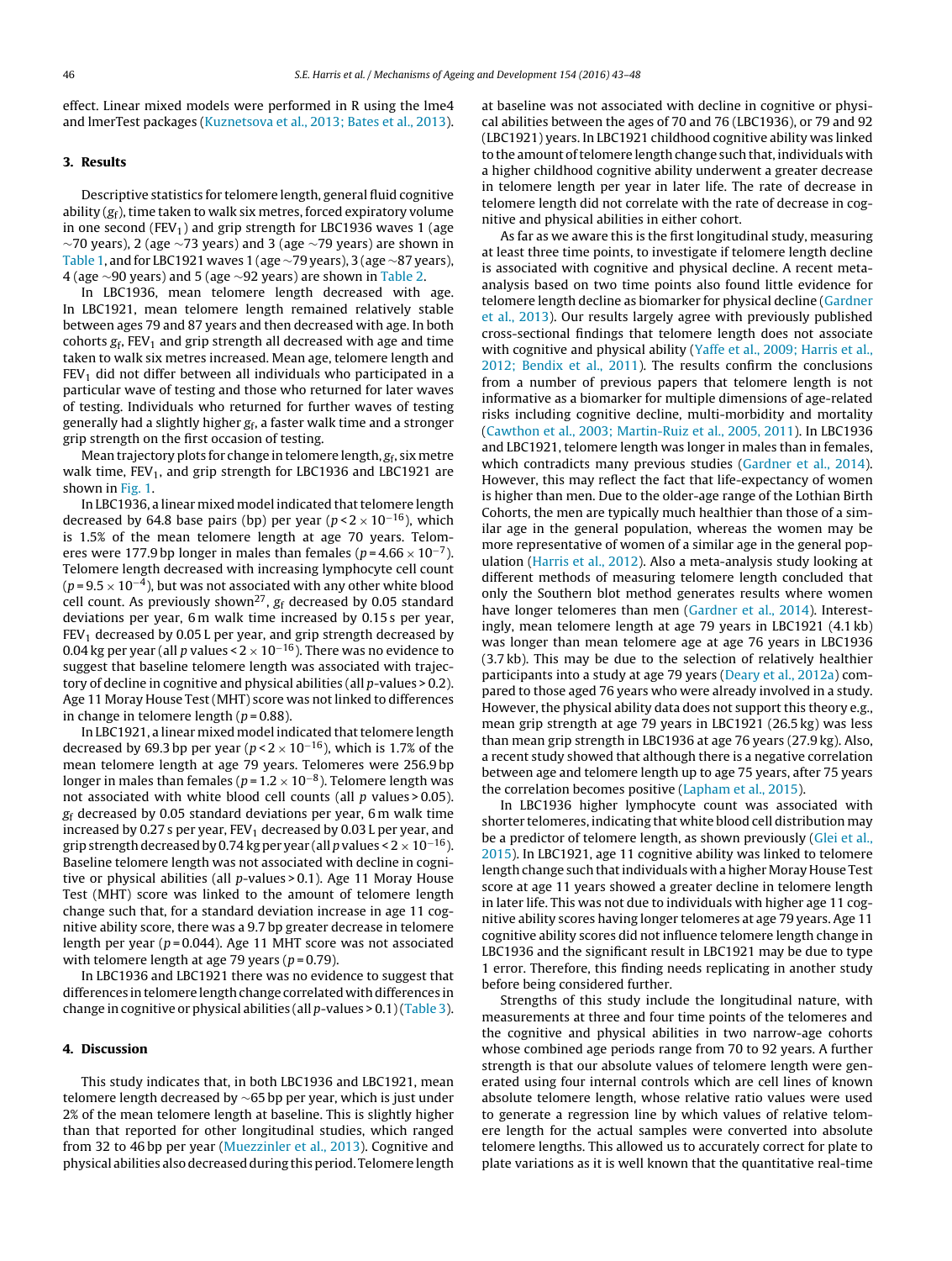<span id="page-5-0"></span>

**Fig. 1.** Mean trajectory plots for change in telomere length, general cognitive ability  $(g_f)$  six metre walk time, forced expiratory volume in 1 s (FEV<sub>1</sub>), and grip strength for (a) LBC1936 and (b) LBC1921.

### **Table 3**

Effect of change in telomere length on change in cognitive and physical abilities.  $g_f$  = general cognitive ability,  $FEV_1$  = forced expiratory volume in one second.

|                      | LBC1936               |                                        |      | LBC1921  |                            |      |
|----------------------|-----------------------|----------------------------------------|------|----------|----------------------------|------|
|                      | Beta                  | 95% CI                                 |      | Beta     | 95% CI                     |      |
| gf                   | $-1.7 \times 10^{-3}$ | $-8 \times 10^{-3} - 0.01$             | 0.74 | 0.0011   | $-0.02 - 0.02$             | 0.91 |
| $6m$ walk time $(s)$ | $6.2 \times 10^{-3}$  | $-0.02 - 0.03$                         | 0.59 | 0.010    | $-0.06 - 0.08$             | 0.78 |
| FEV <sub>1</sub> (L) | $2.0 \times 10^{-3}$  | $-4 \times 10^{-3} - 8 \times 10^{-3}$ | 0.50 | 0.0029   | $-4 \times 10^{-3} - 0.01$ | 0.43 |
| Grip strength (Kg)   | $-0.03$               | $-0.1 - 0.07$                          | 0.47 | $-0.035$ | $-0.1 - 0.07$              | 0.53 |

PCR assay method is sensitive to efficiency variations between very long or very short telomere amplifications. PCR efficiency is not the same for samples with long telomeres compared to samples with short telomeres. A disadvantage of the study is the relatively short time period between each wave of testing. As with all longitudinal studies, there was attrition, though the statistical method used all the available data. Selection bias due to differential mortality is a common limitation in longitudinal studies. However, in this study baseline telomere length and  $FEV<sub>1</sub>$  did not differ between individuals who did and did not return for later waves of testing. Individuals who returned for further waves of testing generally had

a slightly higher  $g_f$ , a faster walk time and a stronger grip strength on the first occasion of testing, indicating some selection bias. This may reduce the power of the study to detect associations between telomere length shortening and cognitive and physical decline. A further limitation of the study is that the sample sizes of the cohorts, particularly at later waves, is perhaps not large enough to detect a correlation between telomere length shortening and decline in cognitive and physical abilities. The relative health of the cohorts also reduces the variance of the cognitive and physical phenotypes relative to the general population.